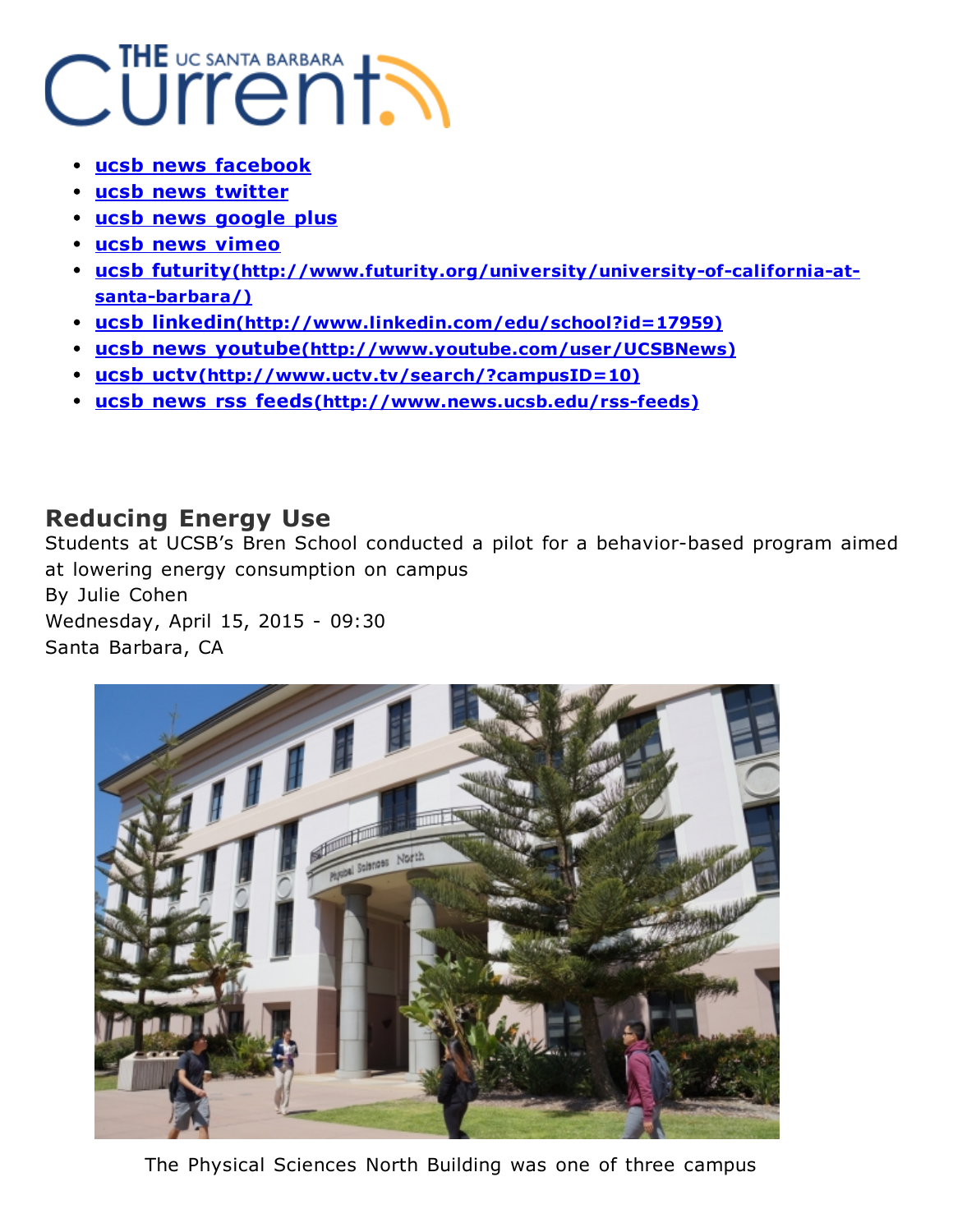locations where a behavior-based pilot was tested and shown to reduce energy consumption.

## Photo Credit:

SONIA Fernandez



Left to right: Brett Olson, Stephanie Harris, Lisa Campbell and Ian Creelman

The University of California has set a goal of zero greenhouse gas emissions by 2025, and UC Santa Barbara has ramped up its sustainability efforts accordingly. The challenge, however, is to keep emissions down while the campus grows by 1 percent each year as projected in its Long Range Development Plan.

To help meet that challenge, four students at the campus's Bren School of Environmental Science & Management developed a behavior-based pilot project designed to reduce energy consumption in three campus buildings: the Gevirtz Graduate School of Education (GGSE), the Social Sciences and Media Studies Building (SSMS) and Physical Sciences Building North (PSBN).

The UCSB Operational Effectiveness: Energy Management Initiative, as it's titled, serves as the students' master's thesis and targets occupant behavior through an educational and strategic messaging campaign. It offers a financial incentive, rewarding departments with a financial payment worth 50 percent of their annual energy saving. The team will present its final results at 2:45 p.m. Friday, April 24, at the Fess Parker DoubleTree Resort hotel in downtown Santa Barbara. The event, which features the Master of Environmental Science and Management Class of 2015 Final Presentations, is open to the public and begins at 1:30 p.m. Presentations will be followed by a poster session and reception at 5:30 p.m.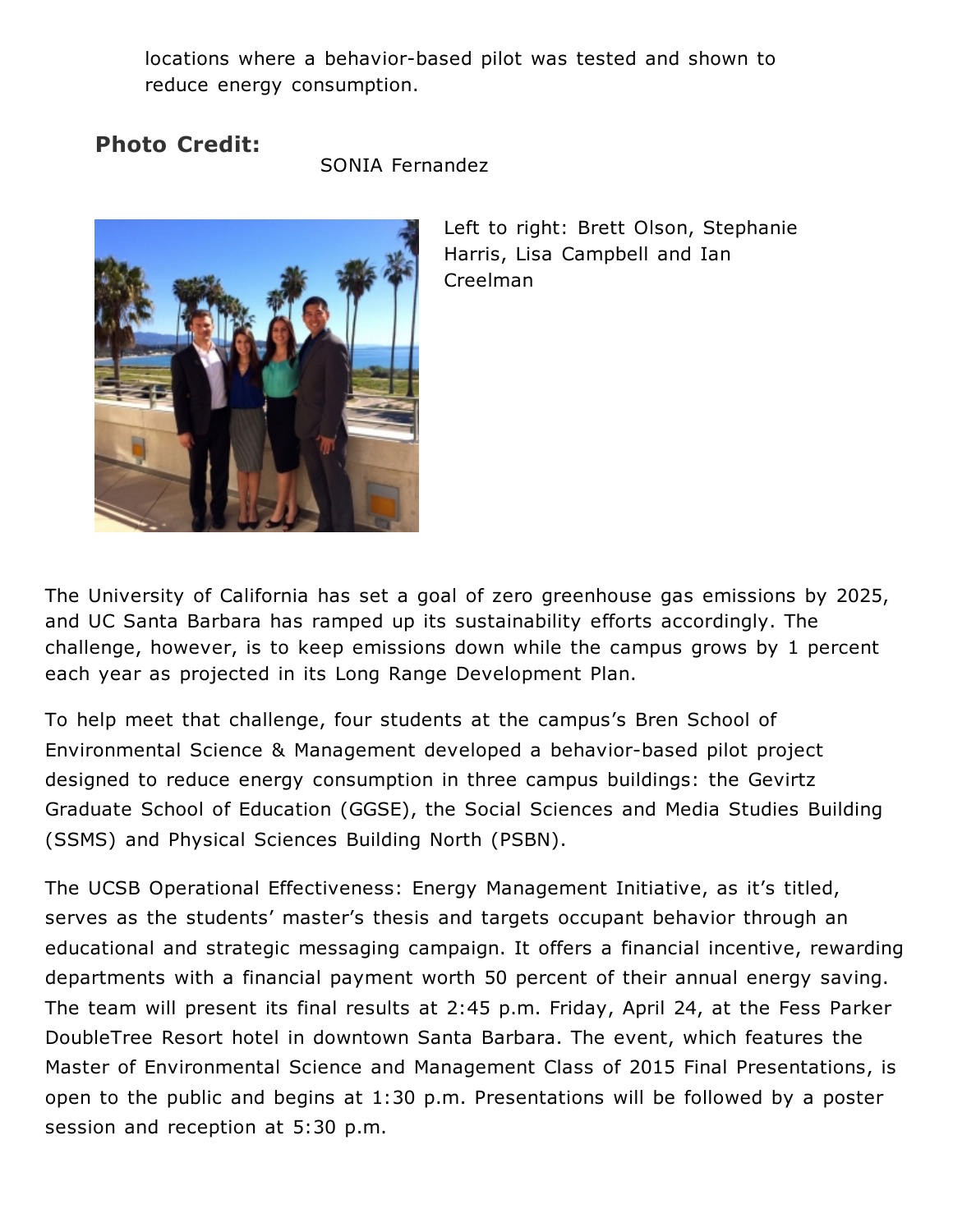While UCSB benefits from many energy-efficiency projects that improve building performance, none promotes behavioral change. "Currently, there is a disconnect between building occupants on campus and their electricity use," said team member Stephanie Harris. "This is largely because users don't have to pay for their energy consumption and generally don't know how much energy they are using."

Prior to the rollout of the pilot program and again during it, the team conducted energy surveys and walkthroughs in three buildings. The before-and-after comparison showed increased energy-efficient behaviors in key areas such as turning lights off in unoccupied rooms, turning lights off in rooms with sufficient ambient light, using computer power-saving settings and not using space heaters.

The pilot project's strategic messaging, which helped occupants understand their energy use, produced an average 4.5 percent reduction in overall energy use in the pilot buildings. The team measured these reductions in two ways: by comparing monthly energy use during the pilot program to a baseline calculated from the average of the prior two years energy use for that month; and by running a linear regression to account for factors such as daylight, temperature, weekends, holidays and breaks to model daily energy use in the buildings.

"Given the average 4.5 percent reduction we saw in our pilot program, a campuswide program would have a net present value of about \$500,000 and would reduce  $CO<sub>2</sub>$ emissions associated with energy use by about 700 tonnes of  $CO<sub>2</sub>$  annually," said grad student Lisa Campbell. "That's equivalent to removing 134 cars from the road."

Results show that from November 2014 to March 2015, average energy reductions were 6 percent in GGSE, 4.8 percent in SSMS and 2.6 percent in PSBN. GGSE and SSMS are LEED Silver certified by the U.S. Green Building Council so they are more energyefficient than PSBN, where the installation of circuit submetering was not possible due to the building's age. In order to get a better understanding of energy use in PSBN, the group analyzed how consumption changed throughout the day and found that heating, ventilating and air conditioning (HVAC) used the vast majority of electricity, accounting for roughly 80 percent of the peak energy demand.

While the HVAC system with respect to occupant behavior could not be affected, the team identified a couple of ways to optimize existing building settings to reduce the amount of time the HVAC system ran at full capacity. For example, they are working to increase the nightly setback and recalibrate the fume hood ventilation flow rates.

"We've proved through our pilot that a behavioral-based energy-efficiency program can